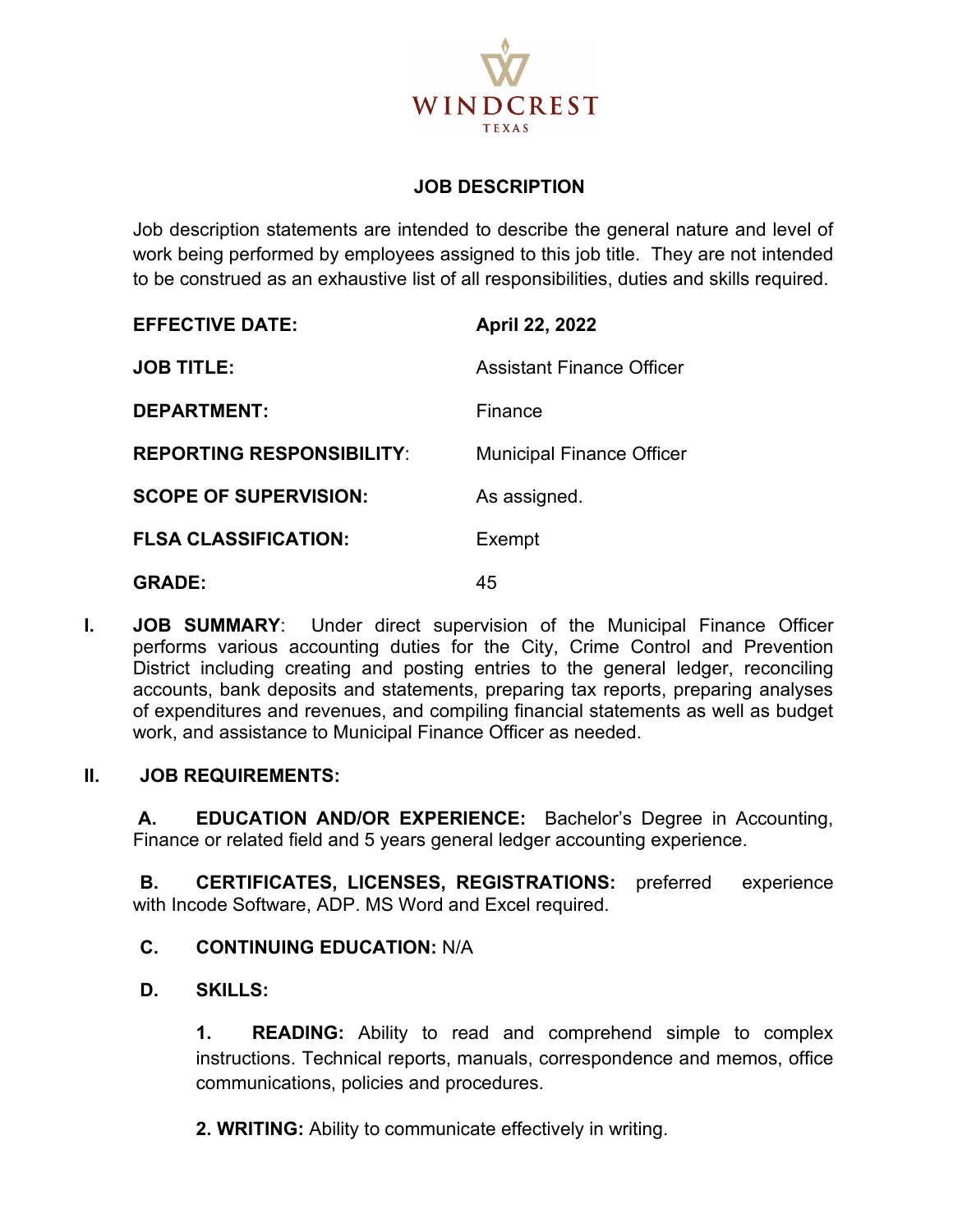**3. MATH:** Operation of calculator and computer.

**4. REASONING:** Constantly make decisions, analyze, synthesize, troubleshoot, and act on a wide variety of sources and types of information on a daily basis. Skill in organizing resources and establishing priorities.

- **5. SPEAKING:** Effective verbal communication skill required.
- **6. SUPERVISORY:** In absence of the Municipal Finance Officer supervise the Finance Department operations.
- **7. MANAGERIAL:** acts in lieu of finance officer when needed
- **8. INTERPERSONAL:** Interact with staff, Mayor, City Council, other agencies and the general public, clear verbal communication required.

**9. OTHER JOB SKILLS:** Must be computer literate with experience in Microsoft and Incode programs and have the ability to key in data, type and operate a computer keyboard.

#### **III**. **ESSENTIAL JOB FUNCTIONS:**

### **A. GENERAL LEDGER WORK**

- **1.** With appropriate supporting documentation prepare journal entries relating to amortization, depreciation, accruals, and a variety of other information. Ensure that entries align with generally accepted accounting principles.
- **2.** On a regular basis reconcile accounts with the general ledger. Ensure that all entries are accurate and that transactions are reported in accordance with accounting standards and government regulations. When errors are found, make changes as necessary.
- **3.** At the end of the month or year record information such as accrual, deferral, reclass, and interdepartmental entries into the city's accounting ledger. Perform account analysis to make sure that entries and balances are correct.
- **4.** Analyzing and interpreting financial information, provide assurance that information complies with professional and regulatory standards. Ensure that data supports budgeting and forecasting requirements and provide solutions to control issues.
- **5.** Check that data is accurate. Conduct audits to maintain truthful and precise data in documents.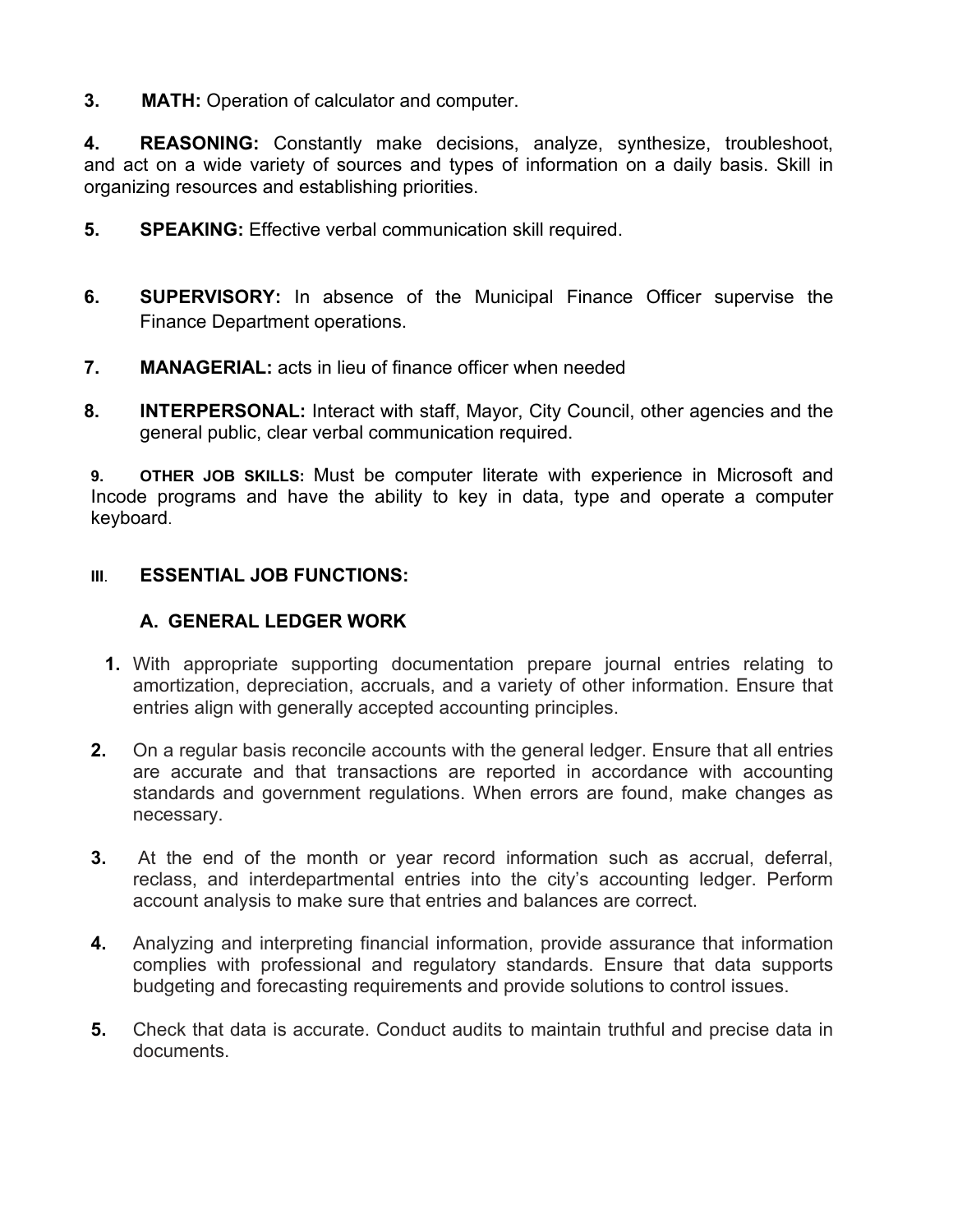## **B: BANK DEPOSITS**

- **1.** Prepare daily deposits and end of month reconciliations.
- **2.** Resolve discrepancies/ errors by operators of cash collection system.

## **C: PAYROLL**

- **1.** Reconcile monthly TMRS retirement report and check.
- **2.** Reconcile quarterly TWC & 941payroll reports.

### **D: FIXED ASSETS**

- **1.** Record fixed asset acquisitions and dispositions in the accounting system.
- **2.** Track the compilation of project costs into fixed asset accounts, and close out those accounts once the related projects have been completed.
- **3.** Reconcile the balance in the fixed asset subsidiary ledger to the summary-level account in the general ledger.
- **4.** Calculate depreciation for all fixed assets.
- **5.** Conduct periodic physical counts of fixed assets.
- **6.** Prepare audit schedules relating to fixed assets and assist the auditors in their inquiries.

## **E: MONTHLY SALES TAX REPORT**

- **F: MONTHLY BANK RECONCILIATIONS**
- **G: BUDGET ASSISTANCE**

## **IV. OTHER JOB FUNCTIONS:**

 And any other duties/special projects as assigned by Municipal Finance **Officer** 

**V. WORKING CONDITIONS AND JOB DEMANDS:** Work may, on occasion, involve exposure to unusual elements, such as extreme temperatures, dirt, dust, fumes, smoke, unpleasant odors, and/or loud noises. Work